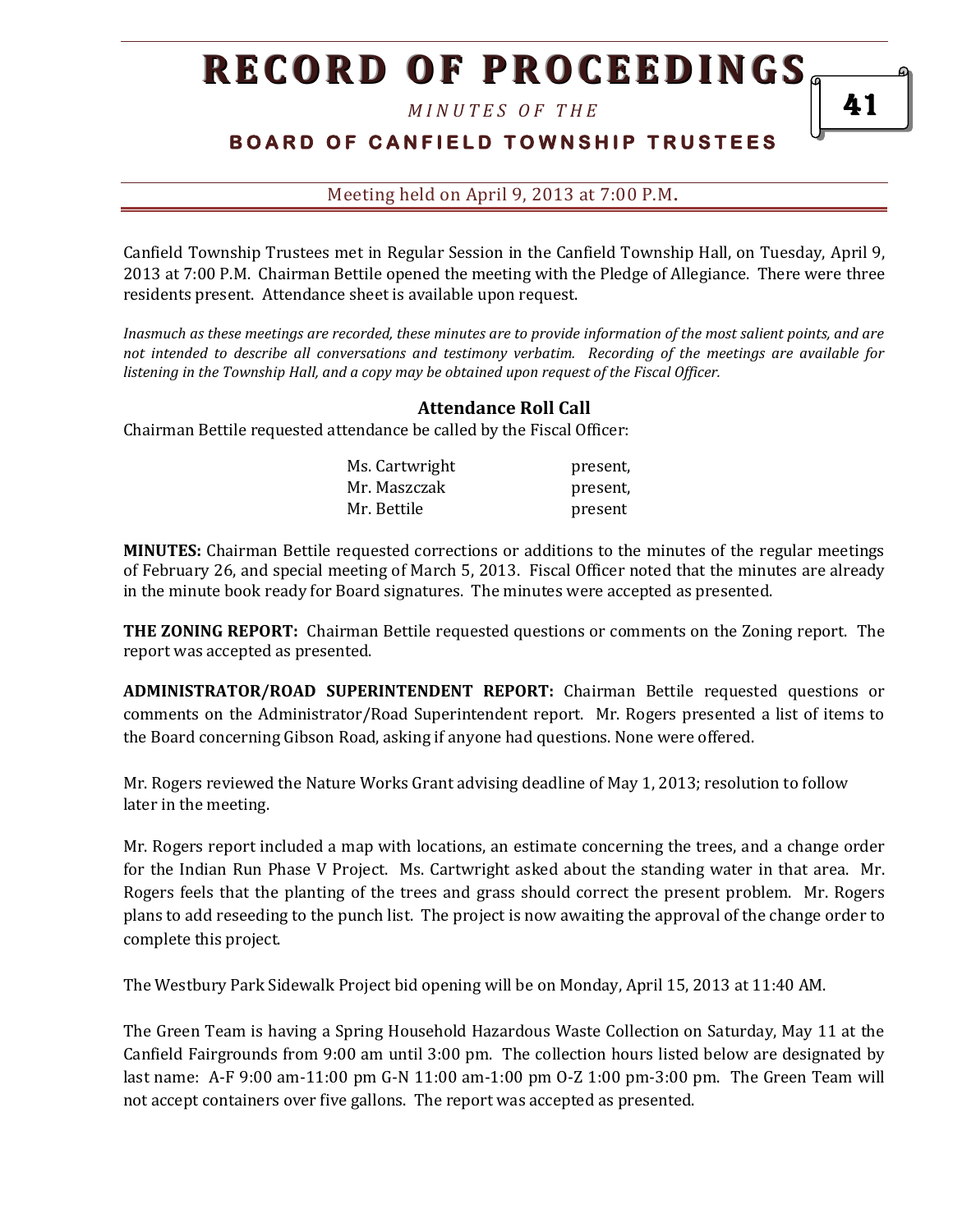*M I N U T E S O F T H E* 

## **B O A R D O F C A N F I E L D T O W N S H I P T R U S T E E S**

Meeting held on April 9, 2013 at 7:00 P.M**.**

**FISCAL OFFICERS REPORT:** Chairman Bettile called on the Fiscal Officer, Carmen I. Heasley, to present the financials and she did so in detail. One purchase order, warrants and electronic payments were presented.

Correspondence: Ms. Heasley explained a letter received from Farmers National Bank will increase the cost of ACH transactions from \$20.00 to \$35.00 per month starting on May 1, 2013, along with additional fee changes that should not affect the Township.

#### **UNFINISHED BUSINESS RESOLUTION 2013-04-09-70 Recycling Drop-Off Agreement Renewal**

Mr. Maszczak moved to renew under the same terms and conditions as the 2012 agreement between the Mahoning County Board of Commissioners for the Recycling Division of Mahoning County and the Township for the sum of nine thousand dollars (\$9,000) to be paid to the Township for the calendar year commencing January 1, 2013 and ending December 31, 2013. Mr. Bettile seconded the Motion. Discussion: This is a continuation of an existing lease agreement for the Recycling Division of Mahoning County to have their recycling drop-off bin at the Messerly Road location. Ms. Cartwright noted additional drop-off sites at Mill Creek MetroParks and the baseball fields aren't part of this agreement and we are not paid for them. Fiscal Officer noted that the contract will be signed tonight. Roll call: Ms. Cartwright, yes; Mr. Maszczak, yes; Mr. Bettile, yes. Motion carried 3 to 0.

## **RESOLUTION 2013-04-09-71**

#### **Township's Community Park Fertilization Contract**

Mr. Bettile moved to accept the best low bid for the fertilization maintenance of area #1 from Western Reserve Landscaping for \$745.00 per treatment treating 3 times during the 2013 season (Rounds #2, 3, & 4) of a normal 5 treatment program. Mr. Maszczak seconded the Motion. Discussion: Mr. Governor asked if it included the soccer fields. Mr. Bettile stated, "Yes, two of the treatments include the soccer fields. Roll call: Ms. Cartwright, yes; Mr. Maszczak, yes; Mr. Bettile, yes. Motion carried 3 to 0.

#### **NEW BUSINESS RESOLUTION 2013-04-09-72 Lawn Fertilization**

Ms. Cartwright moved to approve the low bidder Western Reserve Landscaping for the fertilization and weed control applications for the Township Hall, Dean Hill Cemetery, the Public Works Department, and Fire Station #2 on Messerly Road for the 2013 season at the per application cost listed in the chart below. Mr. Maszczak seconded the Motion. Discussion: Ms. Heasley asked if each location is being done three times. Mr. Bettile answered, "Yes". Ms. Cartwright explained that the total cost is \$787.50. Roll call: Ms. Cartwright, yes; Mr. Maszczak, yes; Mr. Bettile, yes. Motion carried 3 to 0.

Total: \$262.50 per round \$787.50 for the season

42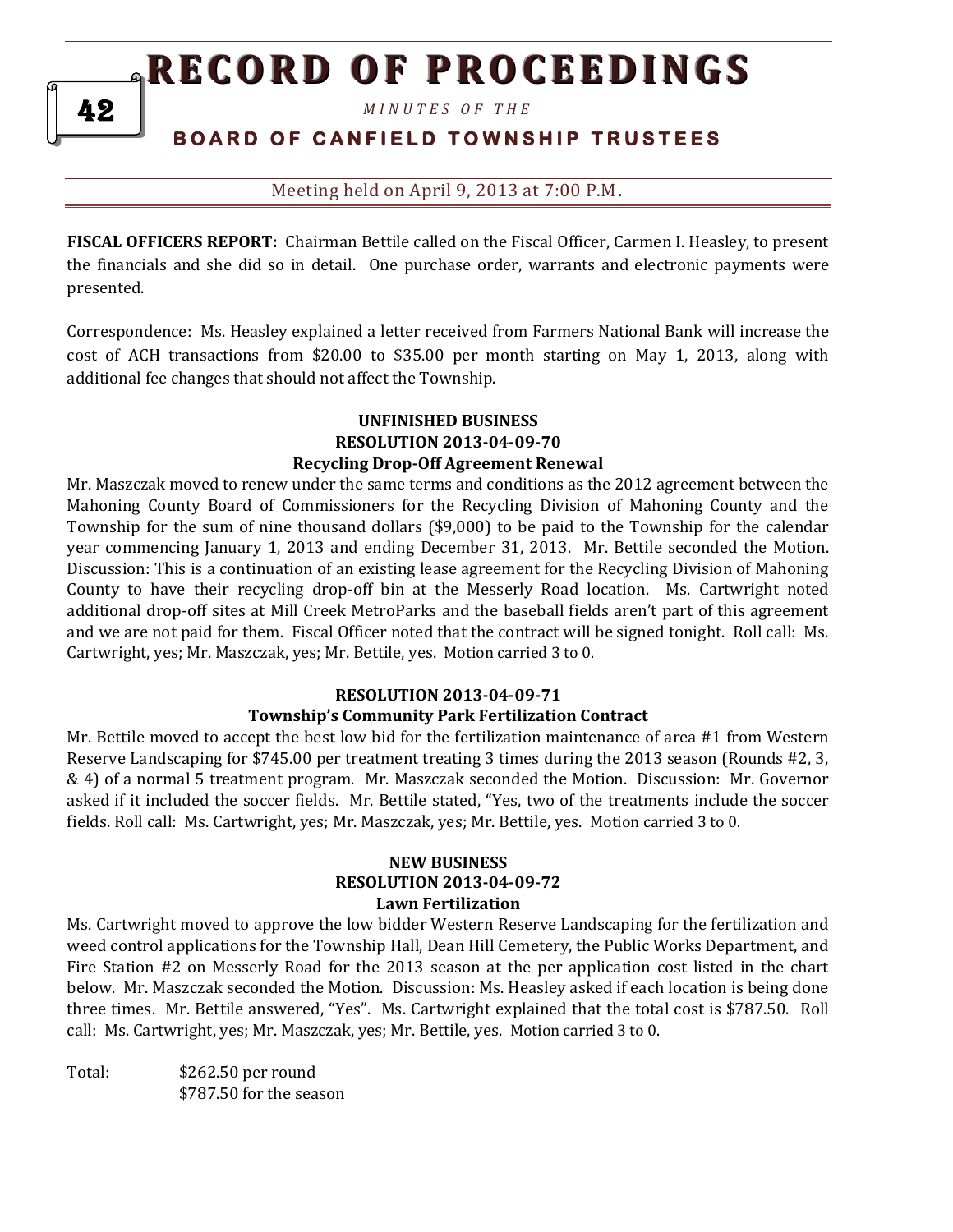*M I N U T E S O F T H E* 

# **BOARD OF CANFIELD TOWNSHIP TRUSTEES**

| Property                       | <b>Cost Per Application</b> |
|--------------------------------|-----------------------------|
| Fire Station II                | \$25.50                     |
| <b>Public Works Department</b> | \$92.00                     |
| Dean Hill Cemetery             | \$115.00                    |
| Township Hall                  | \$30.00                     |

#### Meeting held on April 9, 2013 at 7:00 P.M**.**

#### **RESOLUTION 2013-04-09-73 Salt Contract 2013 - 2014**

Mr. Maszczak moved for Canfield Township to participate with the Ohio Department of Transportation in the purchase of sodium chloride [rock salt] for the 2013-2014 winter seasons with an effective period of 12 months from the date of the award exclusive, or on an effective date as determined by the Director at the time of the bid.

**Whereas**, Ohio Revised Code Section 5513.01 [B] provides the opportunity for political subdivisions including Counties, Townships, Municipal Corporations, Port Authorities, State Colleges/Universities and County Transit Boards and others to participate in contracts of the Ohio Department of Transportation for the purchase of machinery, materials, supplies or other articles;

*Now Therefore, Be it Ordained, Intending to Be Legally Bound that Keith Rogers, Agent, Hereby Request Authority in the name of Canfield Township, Political Subdivision;* To participate in the Ohio Department of Transportation's Contract for Rock Salt and Agrees to purchase a minimum of 1200 tons and a maximum of 1800 tons. Further asking the Fiscal Officer to attach the contract there onto the minutes when it becomes available. The Motion was seconded by Mr. Bettile. Discussion: Ms. Heasley stated that the language of the contract is always incorporated into the minutes but not the signed contract, therefore asking why this language has been added, noting that generally we do not attach/insert contracts because it makes a mess of the minute book. The signed contract is properly filed in the office in files marked "Salt Contracts". Mr. Rogers stated that he copied this directly from the web-site and Mr. Bettile stated that it appears that it's required by them…spelled out by their specifications. Mr. Maszczak stated that there is a difference between a well executed signed contract and language incorporated into the minutes and would be more comfortable having it inserted. Ms. Cartwright noted that since it is only one sheet, to cover us, she has no problem having it inserted into the minutes. Roll call: Ms. Cartwright, yes; Mr. Maszczak, yes; Mr. Bettile, yes. Motion carried 3 to 0.

### **RESOLUTION 2013-04-09-74 Land and Water Conservation Fund Authorization**

Ms. Cartwright moved as follows: WHEREAS, the State of Ohio through the Ohio Department of Natural Resources, administers financial assistance for public recreation purposes, through the federal **Land and Water Conservation Fund** program and

WHEREAS, the Trustees of Canfield Township desires financial assistance under the **Land and Water Conservation Fund** 

43